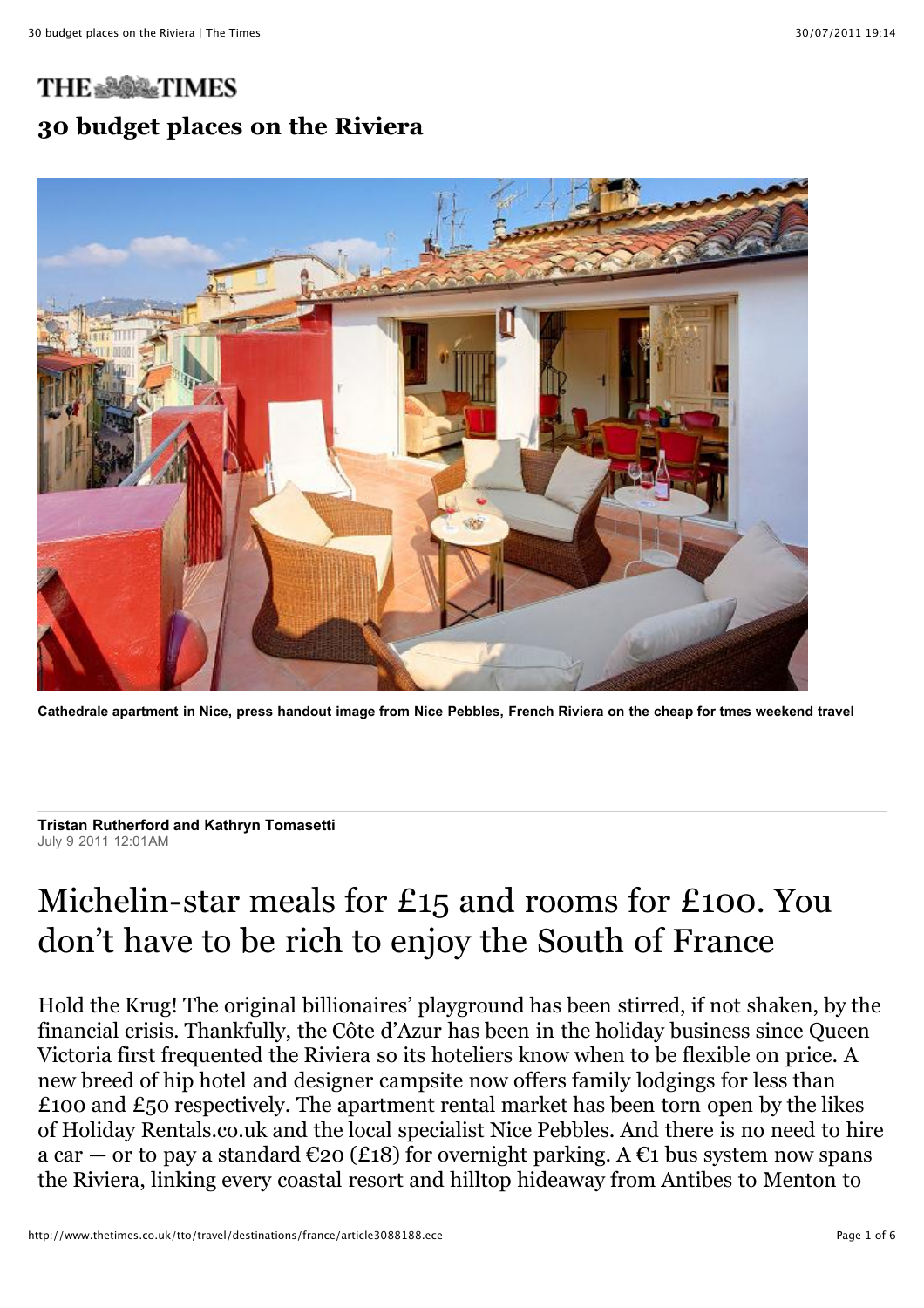#### St-Paul de Vence.

Finally, the Michelin-star-spangled Riviera has long been a training ground for restaurateurs. Several twentysomething chefs opened their own cut-price culinary outposts offering set lunches last year — with wine — for less than  $\widehat{\varepsilon}_{17}$ . Two of them picked up their first Michelin stars in 2011, with others on our list gunning to join the club next year. Here is what's chic on the Côte d'Azur this summer.

#### **Chic sleeps up to £100**

## **Nice Pebbles, Nice**

Nice's largest apartment rental agency manages more than 50 properties in locations that the big hotel brands simply can't reach, including the old town and port. All have wi-fi, washing machines, chic interiors and Egyptian cotton linen. You can book online for the Providence apartment, two minutes from the beachfront (£90 a night in August), or stay in the two-bedroom Cathédrale apartment for £100 a night in October for a minimum of four nights (quote *The Times* for this special offer and 5 per cent off any booking this year).

**Details** From £100 per apartment ( 0033 4 97 20 27 30, [nicepebbles.com](http://nicepebbles.com/))

# **Hotel Miramar, Cap d'Ail**

The Miramar's panorama from its roof terraces pans from Monaco to Cap Ferrat: yours for only  $\epsilon$ 88 this August. This tidy guesthouse also has bargain basement rooms for  $\epsilon$ 43. Breakfast in bed — or on your own private terrace — costs an extra  $\epsilon$ 7.50. **Details** Room-only doubles from €[48 \(0033 4 93 78 06 60,monte-carlo.mc/ hotel](http://monte-carlo.mc/%20hotel-miramar-capdail)miramar-capdail)

# **Le Refuge, Plage Gigaro, St-Tropez peninsula**

Le Refuge is a real find. This line of rustically Provençal cabins lies two minutes on foot from Plage Gigaro, the St-Tropez peninsula's quietest, most family-friendly beach. Granted, it's a simple set-up, with hefty wooden beds and simple outdoor furniture, but guests have been known to stay for a month — or longer. It is set in a gloriously unkempt Mediterranean garden sprinkled with magnificent giant yucca, cacti and swaying palms. **Details** B&B doubles from €88 (0033 4 94 79 67 38)

# **Hôtel Les Deux Frères, Roquebrune-Cap-Martin**

The pretty village of Roquebrune tumbles down the hill towards Monaco and a stunning public beach. Its principal hostelry — once the old village school — has its own fine dining restaurant.

**Details** Room only doubles from €110 (0033 4 93 28 99 00, [lesdeuxfreres.com](http://lesdeuxfreres.com/))

# **Le Relais du Postillon, Antibes**

A seaside town decked with street markets, colourful shutters and a château-turned-Picasso Museum, Antibes is justifiably popular. Rooms may be small but with the odd balcony on Antibes' main square, who's counting?

**Details** Room-only doubles from  $\mathfrak{C}$ 70 (0033 4 93 34 20 77, [relaisdupostillon.com](http://relaisdupostillon.com/))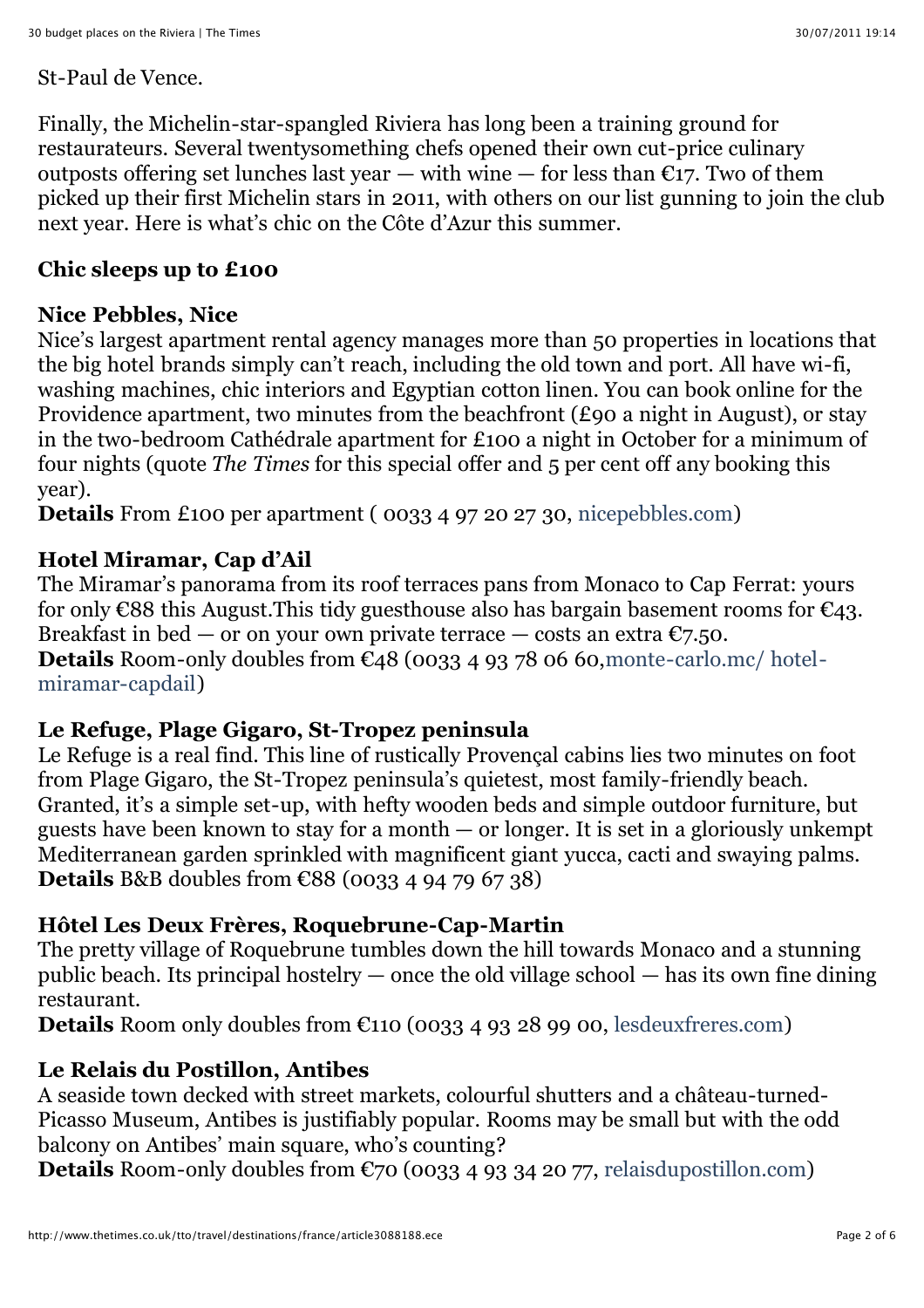### **Nice Garden Hotel, Nice**

Simple, sweet and five minutes from the beach, the Nice Garden is in a shady orange grove in the centre of town. Rooms are a touch granny-ish but all are blissfully quiet and comfy. **Details** Room-only doubles from  $\epsilon$ 90 (0033 4 93 87 35 62, [nicegardenhotel.com](http://nicegardenhotel.com/))

# **Camping Les Embruns, Antibes**

This leafy campsite, with a smoothie bar and a retro games room, is a favourite with French families. It is a short walk from Aquasplash (the Riviera's largest water park), Marineland, and, best of all, a long public beach.

Details Two adults, pitch and vehicle costs €20-€24 a night (0033 4 93 33 33 35)

# **Douce Quiétude, St-Raphaël**

Set in pine woodlands at the edge of the Massif de l'Estérel's crimson mountains, Douce Quiétude is a campsite that is perfect for active families.

Details Two adults, pitch and vehicle costs €28-€[54 a night \(0033 4 94 44 30 00, douce](http://douce-quietude.co.uk/)quietude.co.uk)

# **Les Medes, Île de Porquerolles**

Unlike daytrippers to the Île de Porquerolles, guests at Les Medes get the island's whitesand beaches, translucent waters and car-free lanes all to themselves at sunset. **Details** Apartments from  $\epsilon$ 66 per person (0033 4 94 12 41 24, [hotel-les-medes.fr](http://hotel-les-medes.fr/))

#### **Hôtel Alnea, Cannes**

With a decor that's Pop Art fantastic, this central Cannes charmer has 14 brightly painted rooms. Its sister hotel, Hotel 7 Art, has rooms for the same price. **Details** Room-only doubles from  $\epsilon$ 90 (0033 4 93 68 77 77, [hotel-alnea.com](http://hotel-alnea.com/))

# **Fine dining for under £15**

#### **Mon Rêve De Gosse, Cannes**

Thirty-year-old chef Ludovic Ordas last year left Michelin two-star La Palme d'Or to open his own restaurant. To scale prices down to a  $\epsilon_{15}$  lunchtime menu, recipes are inspired by the adjacent Forville market, including flash-fried scallops with aïoli and pigeon breast. **Details** 11 rue Louis Blanc (0033 4 93 39 68 08, [monrevedegosse.com](http://monrevedegosse.com/)) Closed Tues

#### **Eden Plage Mala, Cap d'Ail**

A day at a beach club is de rigueur. Many are pricey and posey, including St-Tropez's decadent Voile Rouge, where champagne is routinely sprayed over diners. Not so at Eden Plage, which attracts a shabby-chic crowd for  $\epsilon$ 15 salads of fresh artichokes, Parmesan and Parma ham.

**Details** Allée Mala (0033 4 93 78 17 06, [edenplagelamala.com](http://edenplagelamala.com/))

# **Le Cosmo, Villefranche-sur-Mer**

Villefranche has a quayside lined with ritzy restaurants serving lobster and local mullet. Locals head instead to Cosmo for  $\epsilon_{14}$  salads, including the house special of grapefruit and hearts of palm.

**Details** 11 place Amélie Pollonais (0033 4 93 01 84 05)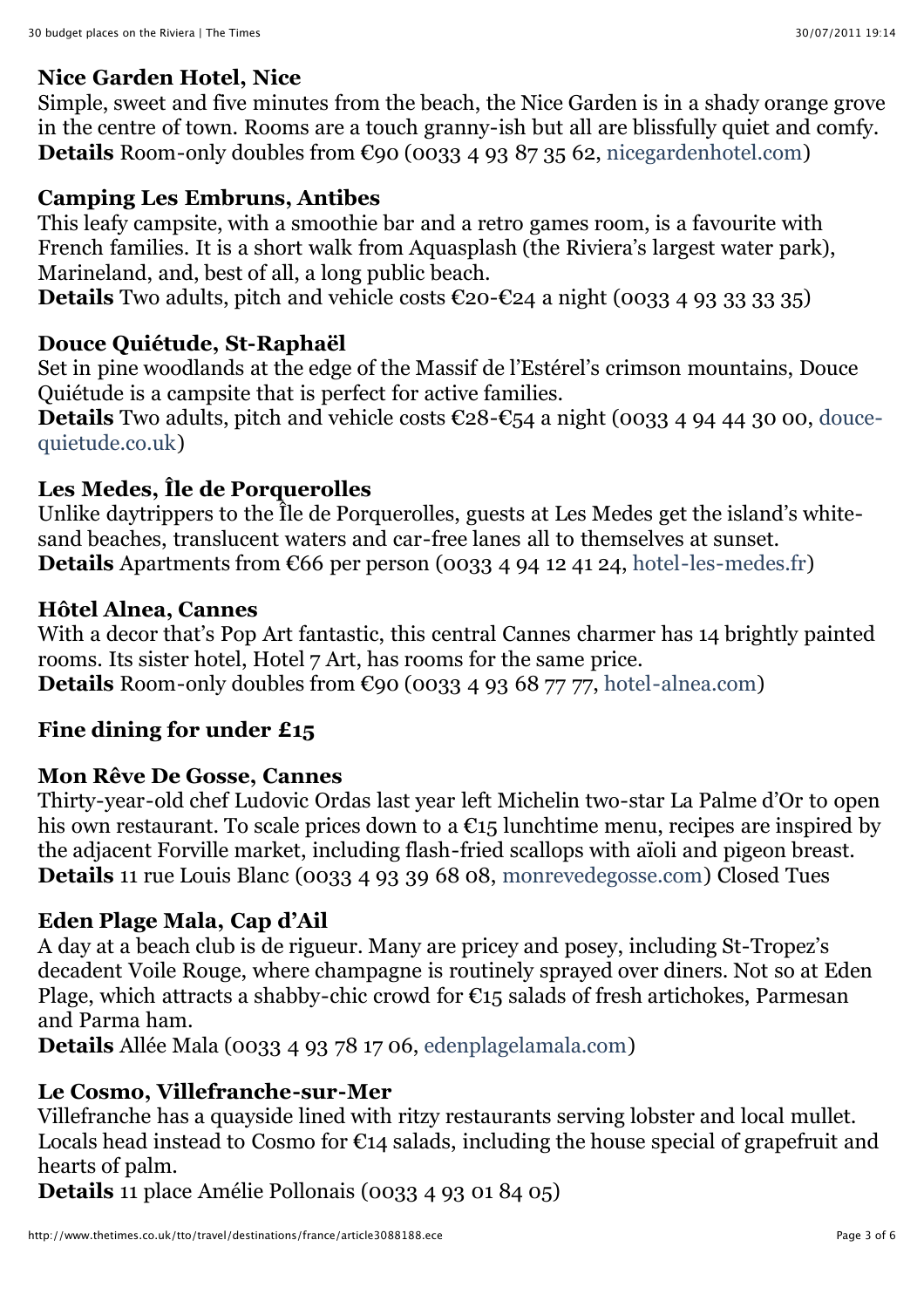# **G.Square, Nice**

The menu revolves around a showpiece rotisserie oven where a dozen of France's finest Périgord chickens slowly roast each afternoon. The  $\epsilon_{14}$  lunch menu includes a generous slug of wine and a quarter of the best chicken that a Briton may ever eat. **Details** 9 place Garibaldi (0033 4 89 03 69 28)

#### **Le Rustic, Antibes**

Euro for euro, this is the best restaurant in Antibes. It is a true family-run joint too, with grandson manning the alfresco terrace and grandmother pulling dishes such as duck breast roasted on a metal spade out of the wood-fired oven. **Details** 33 place Nationale (0033 4 93 34 10 81)

#### **Adagio, Monaco**

The  $E15$  two-course set menu (try spezzatino beef stew or herby flanks of salmon) accompanied by a hefty glass of Valpolicella at this modern Italian restaurant must be the Principality's biggest bargain.

**Details** 1 rue Bioves, Monte-Carlo (00377 97 98 15 56) Closed Sun

#### **Flaveur, Nice**

Flaveur's three young partners learnt their trade in some of the Riviera's finest kitchens. Their edgy cuisine — including seabass in a coconut ceviche — scooped up a Michelin star this year. Book ahead for the  $\epsilon$ 16 set lunch, including wine.

**Details** 25 rue Gubernatis (0033 4 93 62 53 95, [flaveur.net\)](http://flaveur.net/) Closed Sat lunch and Sun

#### **Pétrus, St-Tropez**

Since 2010 Pétrus has been dishing up cut-price haute cuisine with a Franco-oriental menu, including Asian-spiced chicken brochettes (€16). **Details** 13 Quai de l' E pi (0033 4 94 43 12 94, [restaurant-petrus.com](http://restaurant-petrus.com/))

#### **Saison, Nice**

This Japanese-Mediterranean noodle bar has a focus on seasonality. Each morning its chefs scour Nice's markets to create a fresh €16 set lunch menu. **Details** 17 rue Gubernatis (0033 4 93 85 69 04, [saison-nice.com\)](http://saison-nice.com/) Closed Sun and Mon

#### **Café de la Place, Saint-Paul de Vence**

Café de la Place is as inexpensive as it is timeless, right down to its original zinc-topped bar. Hearty €10.50 *plat du jour* lunches include Niçoise daube oxtail stew. **Details** Place de Gaulle (0033 4 93 32 80 03)

#### **Days out for under £1**

**€1 bus transport, Cannes to the Italian border** Bus No 100 is our favourite, skirting the panoramic Basse Corniche en route to Villefranche, Cap d'Ail and Monaco. Bus No 200 heads in the opposite direction, stopping at everybeachside resort, including Antibes and Juan-les-Pins.

**Details** [www.lignesdazur.com](http://www.lignesdazur.com/)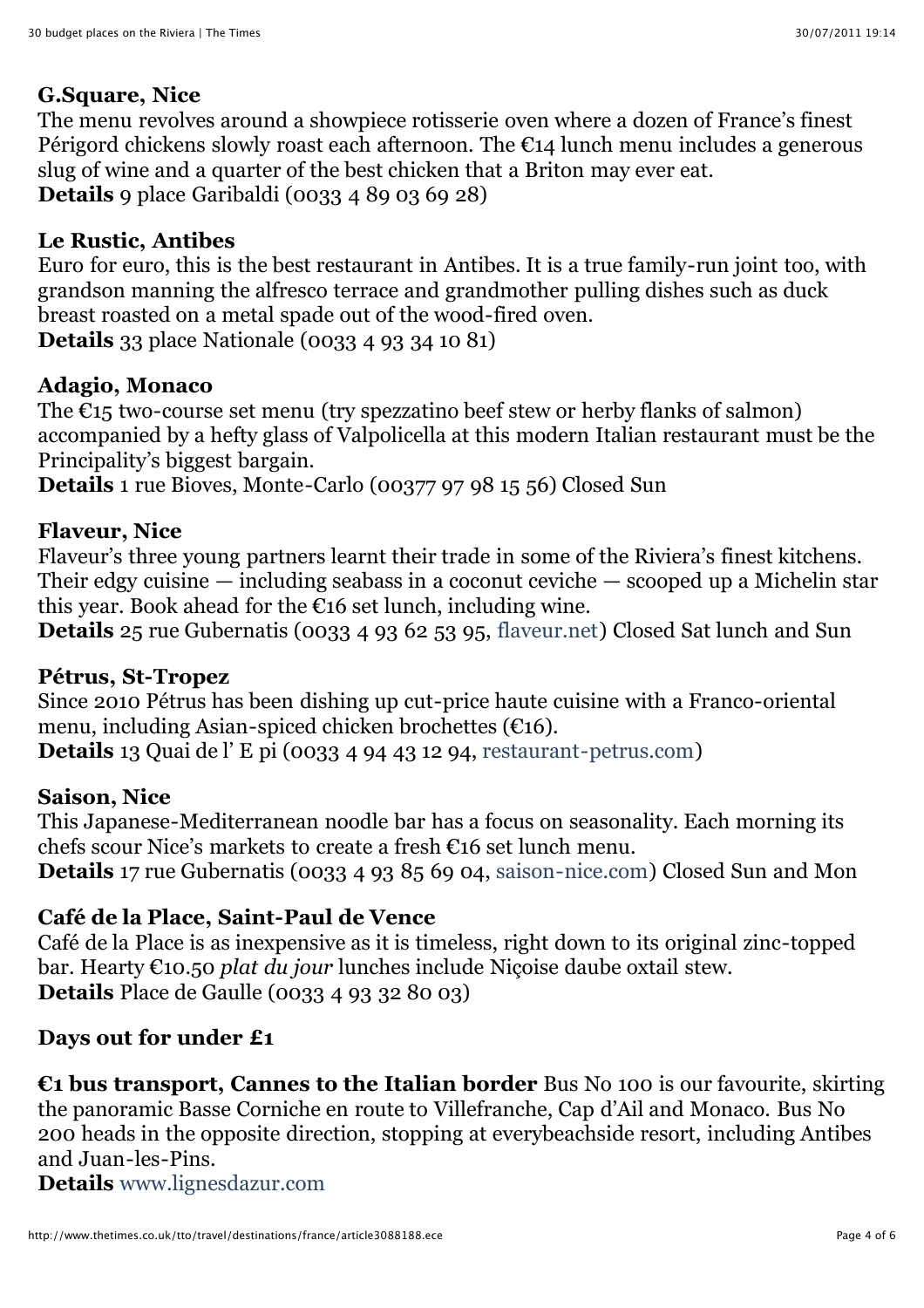#### **Changing the Guard, Monaco**

Seek out the newlywed Prince Albert's home, the panoramic Palais Princier, while taking in the changing of the palace guards. The five-minute ceremony is pompous fun. **Details** Palais Princier, 11.55am daily

#### **Musée d'Art Moderne et d'Art Contemporain (MAMAC), Nice**

Outside Paris, Nice is home to more museums than any other French city and almost all of them are free. Visit the MAMAC to take in *L'Art Contemporain et la Côte d'Azur (1951- 2011)*, the museum's summer exhibition showcasing locally inspired art from Raoul Dufy, Marc Chagall and Max Ernst.

**Details** Promenade des Arts, Tues-Sun 10am-6pm ([www.mamac-nice.org](http://www.mamac-nice.org/))

#### **Vélo Bleu bicycles, Nice**

Nice's compact Old Town and 5km-long Promenade des Anglais are perfect for exploring by bike. Get pedalling with Vélo Bleu, Nice's neat bike-sharing scheme. Register for a pass online or use your mobile at any of the city's 90 cycle stations.

**Details** €1 one-day pass allows free use of a bike for up to 30 min a ride ([velobleu.org](http://velobleu.org/))

#### **Second-hand markets**

Whatever your treasure, find it at one of the Riviera's many weekly *brocantes* (bric-a-brac or second-hand markets).

**Details** Cours Saleya, Nice, Monday 8am-6pm; Place Audiberti, Antibes, Thursday and Saturday 8am-6pm; Marché Forville, Cannes, Monday 8am-1pm; Place des Lices, St-Tropez, Tuesday and Saturday 8am-1pm

#### **Sentier du Littoral, St-Tropez peninsula**

Turquoise waters lap the St-Tropez peninsula's coastline. Yet few visitors know that a *sentier du littoral*, or public walking path, rings the whole of this exquisite promontory. **Details** [We love the hearty hikes eastwards from Plage de Gigaro \(golfe-saint-tropez](http://golfe-saint-tropez-information.com/)information.com)

#### **Renoir's gardens, Cagnes-sur-Mer**

Swap the beach for citrus groves and sun-dappled gardens at petite Domaine des Collettes, former home and studio of the Impressionist great.

**Details** Gardens free; Chemin des Collettes, Wed-Mon 10am-noon and 2-6pm

## **Grand Prix Circuit, Monaco**

The Monaco Grand Prix circuit weaves through city streets, which means that speed fiends can drive, cycle or walk the 3.34km loop. Looking for a shortcut? Hop aboard Monaco's new solar-powered Bateau Bus.

**Details** (€1) [monte-carlo.mc](http://monte-carlo.mc/)

#### **Follow Picasso's footsteps, Vallauris**

Pablo Picasso used the Galerie Madoura as a workshop in the 1950s — it's now a gallery selling his limited-edition ceramics. Just up the road, the artist gave bronze sculpture *Homme au mouton* (Man with sheep, Place Paul Isnard) to the town in 1950. Art